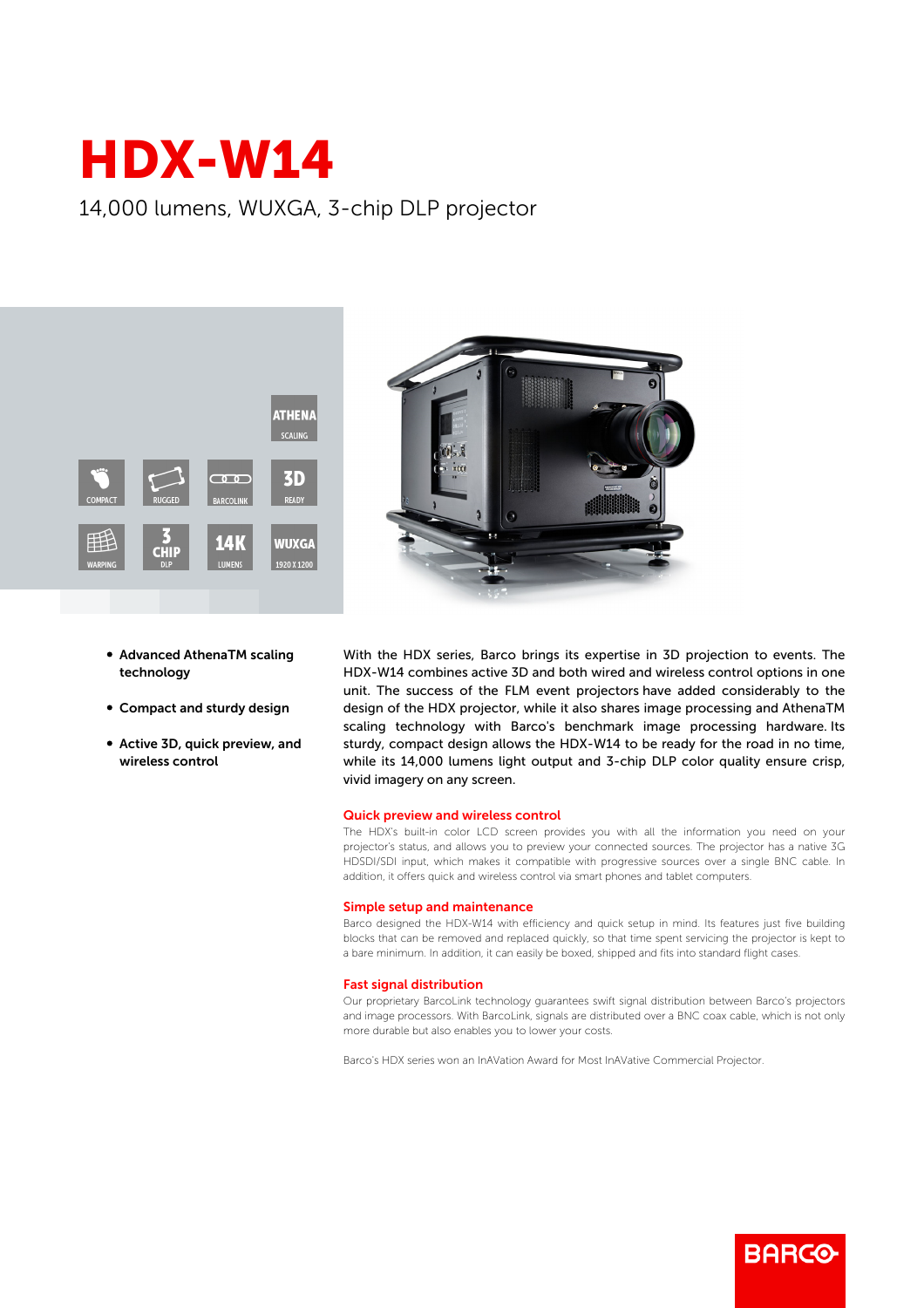| <b>TECHNISCHE SPECIFICATIES</b>                       | <b>HDX-W14</b>                                                                                      |
|-------------------------------------------------------|-----------------------------------------------------------------------------------------------------|
| Type projector                                        | WUXGA 3-chip DLP digital projector                                                                  |
| Technologie                                           | 0.96" DMD x3                                                                                        |
| Resolutie                                             | 1,920 x 1,200 (WUXGA)                                                                               |
| Lichtuitvoer                                          | 13,000 ANSI lumens / 14,000 center lumens*                                                          |
| Contrast                                              | 1,850:1 (standard) / 2,600:1 (high contrast mode)                                                   |
| Helderheidsuniformiteit                               | 90% (standard)                                                                                      |
| Beeldverhouding                                       | 16:10                                                                                               |
| ScenergiX                                             | Horizontal and vertical edge blending                                                               |
| Type lens                                             | TLD+                                                                                                |
| Lensbereik                                            | 0.73:1 ; 1.2:1 ; 0.8-1.16 ; 1.16-1.5:1 ; 1.5-2.0:1 ; 2.0-2.8:1 ; 2.8-4.5:1 ; 4.5-7.5:1 ; 7.5-11.5:1 |
| Optische lensverschuiving                             | Vertical: -30% to +120% / Horizontal: -40% to +40% on zoom lenses (memorized)                       |
| Kleurcorrectie                                        | P7                                                                                                  |
| Lamp                                                  | 2.5kW xenon                                                                                         |
| Levensduur lamp (standaard)                           | 1,750 hours                                                                                         |
| Transport met lamp                                    | Yes                                                                                                 |
| Lampbehuizing, snelle vervanging                      | Yes                                                                                                 |
| Lampvervanging door klant                             | Yes                                                                                                 |
| Lampgarantie (vervanging op locatie/in de<br>fabriek) | 90 days, 500 hours / pro rata 750 hours                                                             |
| Verzegelde DLP™-kern                                  | Standard                                                                                            |
| Optische dowser                                       | Standard                                                                                            |
| Picture-in-Picture                                    | Up to two sources on-screen simultaneously                                                          |
| Oriëntatie                                            | table -ceiling -side (portrait)* -vertical<br>* lamp door down/bottom                               |
| <b>DMX 512</b>                                        | Standard                                                                                            |
| <b>WARP</b>                                           | Direct adjust OSD + toolset                                                                         |
| Beeldverwerking                                       | Embedded warp & blend engine                                                                        |
| Trapeziumcorrectie                                    | Yes                                                                                                 |
| Geïntegreerde webserver                               | Yes                                                                                                 |
| CLU (constante lichtuitvoer)                          | Standard                                                                                            |